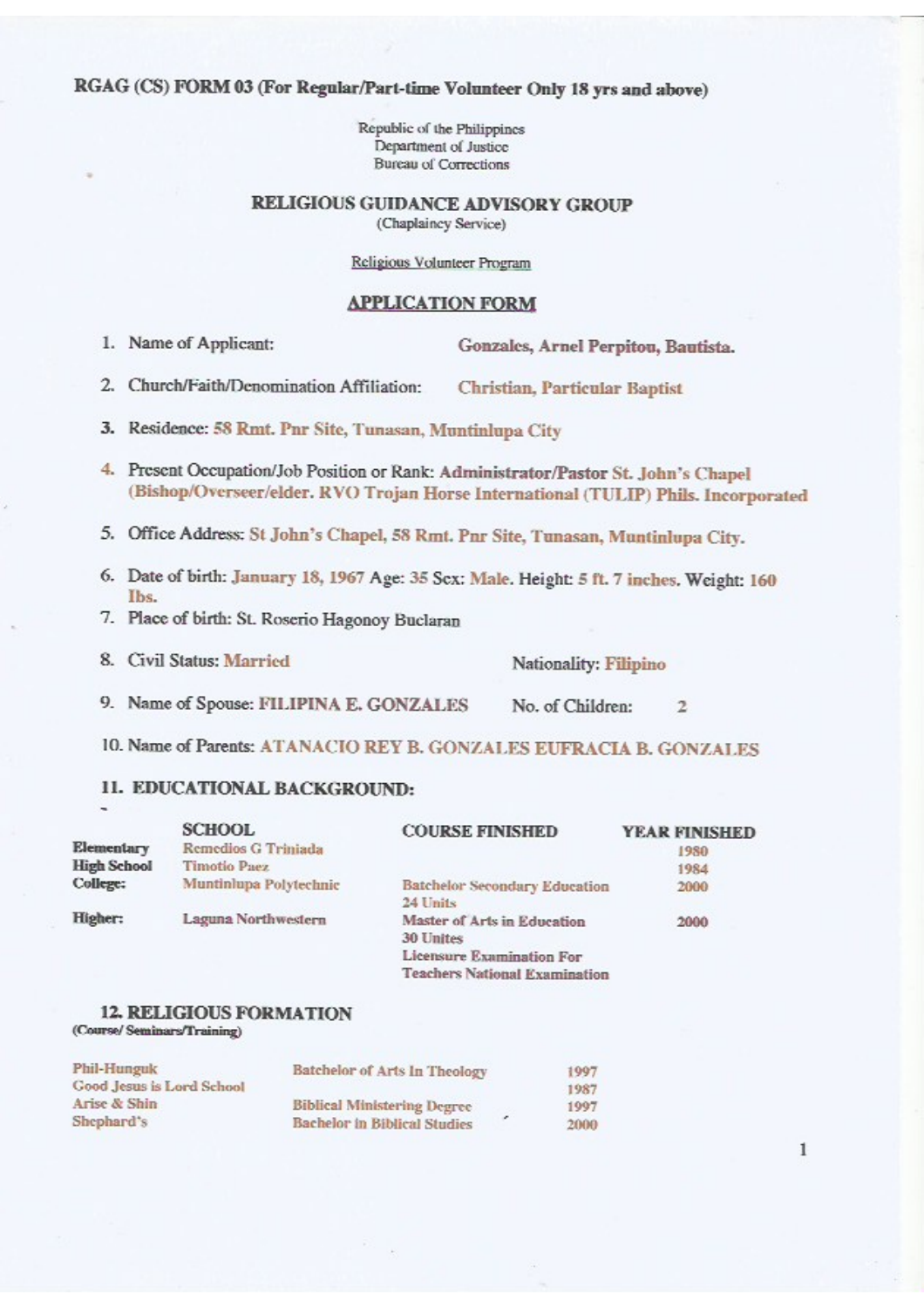**13. Involvement in Organizations (Social, Economic, Religious, Education, etc):** 

**Spiritual Experience - October 31,1982 Church: Jesus Is Lord Fellowship Denomination: Bom - Again Christian** 

**Community Pastor: Jesus Is Lord Fellowship Denomination: Born — Again Christian Race: Balut, Tondo Manila Duration: 1985 - 1990** 

**Senior Pastor Jesus Way Christian Ministries Denomination: Evangelical** Place: Balut, Tondo Manila **Duration: 1990-1992** 

**Pastor: Servant - King Christian Church Denomination - Evangelical Place: Tunasan, Muntjnlupa City Duration: 1997 - 1998** 

**Pastor St Johns Chapel Denomination: Evangelical Reformed Race: Tunasan, Mnntinlupa City Duration: 1997-1998** 

**14, Language/Dialect Spoken: English, Tagalog** 

**15. Skills, Talents, etc Qualified Teacher/ minister of religion** 

# **16. NATURE OF RELIGIOUS VOLUNTEER WORK YOU INTENED TO ENGAGE (Fis Check)**

### Full-time Regular/Partime **Constanting Construction**

# **X/woek X/Month Am/PM**

## **17. PROGRAM AREA OF MINISTRY: (Fls. Check)**

**Worship/Prayer/Li turgical/Paralegal** 

**Formation/Education** 

**Social Service** 

**Guidance & Councelling**